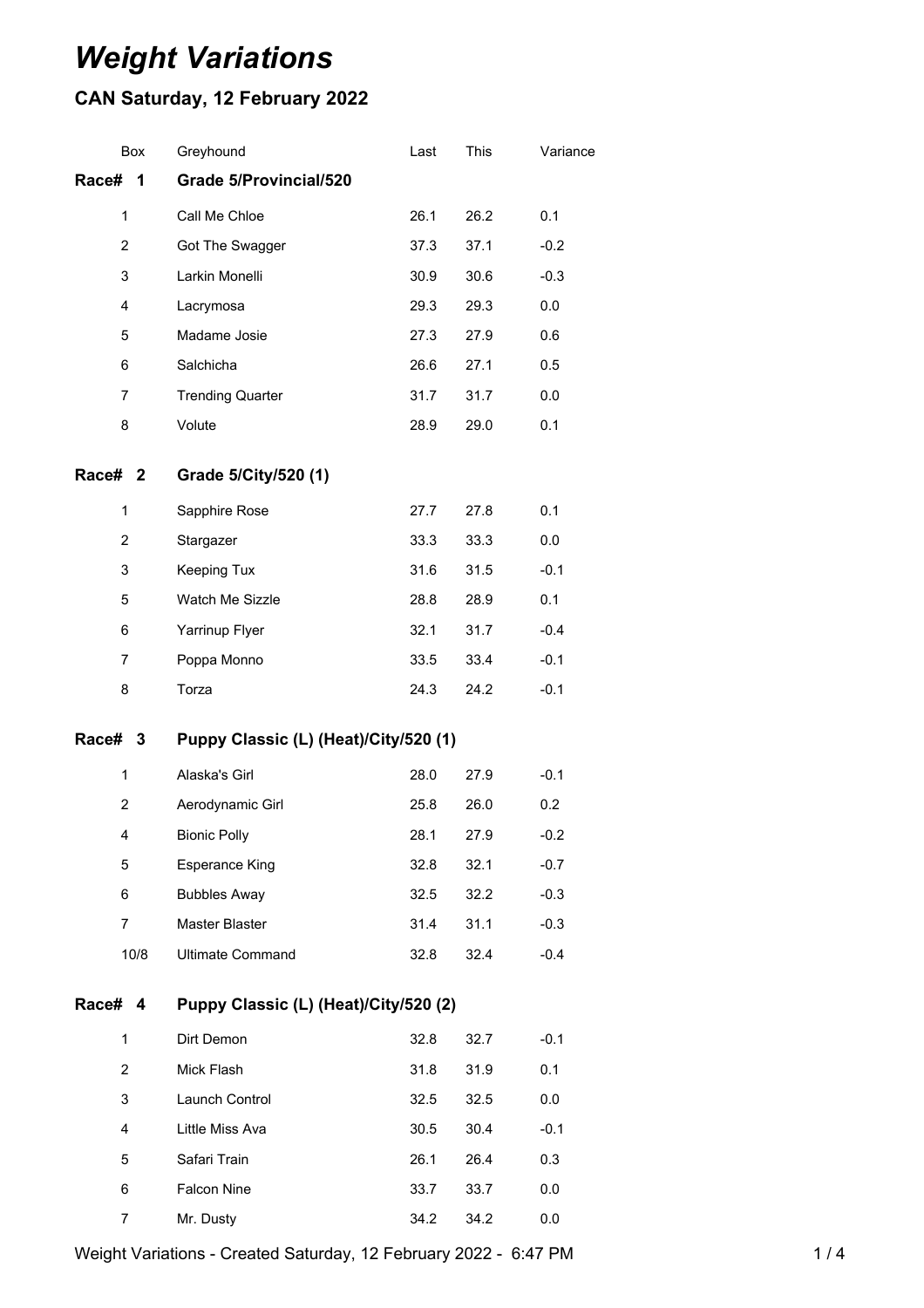## **CAN Saturday, 12 February 2022**

|                | Box            | Greyhound                             | Last | This | Variance |
|----------------|----------------|---------------------------------------|------|------|----------|
| 8              |                | West On Cider                         | 32.2 | 32.0 | $-0.2$   |
| Race# 5        |                | Puppy Classic (L) (Heat)/City/520 (3) |      |      |          |
| $\mathbf{1}$   |                | <b>Forced Entry</b>                   | 26.2 | 26.0 | $-0.2$   |
| $\overline{c}$ |                | My Boy Bailey                         | 31.0 | 31.0 | 0.0      |
| 3              |                | Stone Cold Augie                      | 30.3 | 30.1 | $-0.2$   |
| 4              |                | Hurricane Taylor                      | 31.1 | 31.1 | 0.0      |
| 5              |                | <b>Block Chain</b>                    | 31.6 | 31.5 | $-0.1$   |
|                | 10/6           | Your Mate                             | 35.8 | 35.8 | 0.0      |
| 7              |                | Here Comes Pauly                      | 32.6 | 32.8 | 0.2      |
| 8              |                | West On Finn                          | 30.3 | 30.4 | 0.1      |
| Race#          | 6              | Mixed 4/5 (mid Dist)/Provincial/600   |      |      |          |
| $\mathbf{1}$   |                | Piper Fire                            | 27.7 | 28.7 | 1.0      |
|                | $\overline{2}$ | Mambo Monelli                         | 31.0 | 31.2 | 0.2      |
| 3              |                | Nangar Rust                           | 36.0 | 35.9 | $-0.1$   |
| 4              |                | <b>Tiger Town</b>                     | 32.9 | 33.1 | 0.2      |
| 5              |                | Hecton's Boy                          | 32.3 | 32.3 | 0.0      |
| 6              |                | Lavishly                              | 29.8 | 30.1 | 0.3      |
| 7              |                | Danielle Keeping                      | 30.2 | 29.9 | $-0.3$   |
| 8              |                | Corporal Kuna                         | 31.1 | 30.9 | $-0.2$   |
| Race#          | 7              | Free For All/City/715                 |      |      |          |
| 1              |                | Jayville Slick                        | 32.3 | 32.8 | 0.5      |
| 2              |                | Barefoot Tycoon                       | 31.1 | 30.9 | $-0.2$   |
|                | 3              | Pilbara                               | 32.3 | 32.0 | $-0.3$   |
| 4              |                | Sweet Mamma Mia                       | 25.7 | 25.5 | $-0.2$   |
| 6              |                | West On Mia                           | 26.3 | 26.2 | $-0.1$   |
| 7              |                | Casus Belli                           | 35.6 | 35.5 | $-0.1$   |
| 8              |                | <b>Emerley Nera</b>                   | 30.0 | 30.0 | 0.0      |
| Race#          | 8              | Grade 5/City/520 (2)                  |      |      |          |
| $\mathbf{1}$   |                | West On Radar                         | 31.5 | 31.6 | 0.1      |
|                | $\overline{2}$ | Rostered Off                          | 33.0 | 32.5 | $-0.5$   |
| 3              |                | Speed Missile                         | 27.4 | 27.4 | 0.0      |
| 4              |                | Samba Monelli                         | 32.5 | 32.4 | $-0.1$   |
| 5              |                | Wise Dorper                           | 25.4 | 25.6 | 0.2      |
|                | 7              | Westrock Outlaw                       | 32.3 | 32.5 | 0.2      |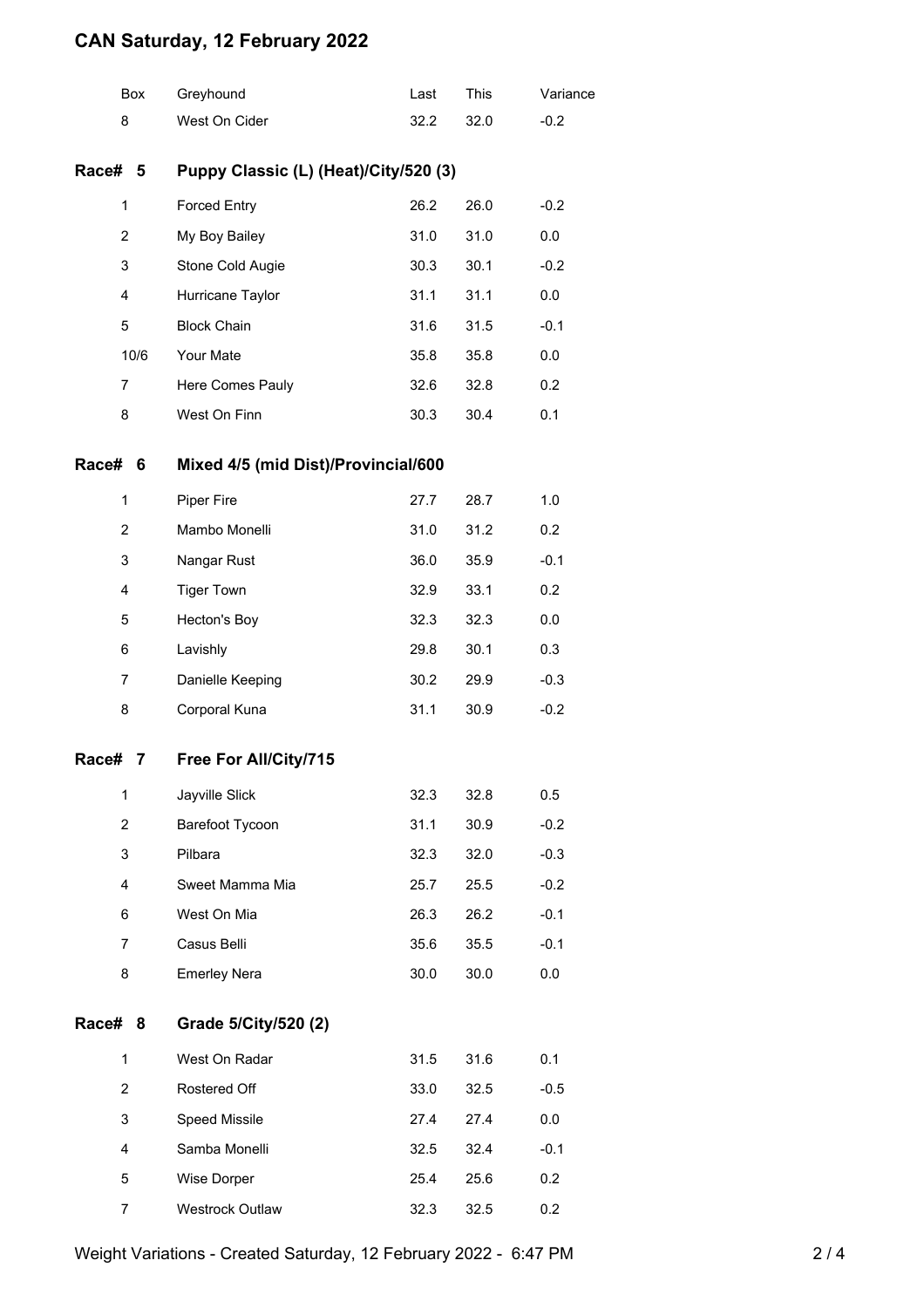## **CAN Saturday, 12 February 2022**

|                | Box            | Greyhound                       | Last | This | Variance |  |
|----------------|----------------|---------------------------------|------|------|----------|--|
|                | 8              | <b>Historic Time</b>            | 35.7 | 35.5 | $-0.2$   |  |
| Race# 9        |                | Free For All (s)/Provincial/380 |      |      |          |  |
|                | 1              | Raise The Bridge                | 30.9 | 31.3 | 0.4      |  |
|                | $\overline{2}$ | <b>Global Bliss</b>             | 28.7 | 29.0 | 0.3      |  |
|                | 3              | <b>Marlou Miss</b>              | 24.4 | 24.3 | $-0.1$   |  |
|                | 4              | Riley Has It                    | 26.1 | 26.1 | 0.0      |  |
|                | 6              | <b>Big Boy Bundy</b>            | 31.6 | 31.3 | $-0.3$   |  |
|                | 7              | Oysters                         | 26.1 | 26.0 | $-0.1$   |  |
|                | 8              | Harper's Hero                   | 34.1 | 34.2 | 0.1      |  |
| <b>Race#10</b> |                | Free For All (s)/City/520       |      |      |          |  |
|                | $\mathbf{1}$   | Yahoo Serious                   | 31.1 | 30.6 | $-0.5$   |  |
|                | 2              | Sunset Piper                    | 28.1 | 28.0 | $-0.1$   |  |
|                | 4              | Got The Sugar                   | 27.7 | 27.4 | $-0.3$   |  |
|                | 6              | Wise Thunder                    | 29.7 | 29.6 | $-0.1$   |  |
|                | 8              | Serong                          | 31.3 | 31.3 | 0.0      |  |
| <b>Race#11</b> |                | Mixed 4/5/Provincial/380        |      |      |          |  |
|                | $\mathbf{1}$   | Chevy Nova                      | 24.8 | 24.7 | $-0.1$   |  |
|                | 2              | Pad Up Boone                    | 30.3 | 30.4 | 0.1      |  |
|                | 3              | Forty One Flash                 | 27.6 | 27.5 | $-0.1$   |  |
|                | 4              | Hatari Storm                    | 30.5 | 30.7 | 0.2      |  |
|                | 5              | <b>Trent Monelli</b>            | 32.0 | 31.8 | $-0.2$   |  |
|                | 6              | Benidorm                        | 28.8 | 28.7 | $-0.1$   |  |
|                | 7              | Crackerjack Pack                | 33.9 | 33.4 | $-0.5$   |  |
|                | 8              | Bondi Monelli                   | 24.8 | 24.9 | 0.1      |  |
| <b>Race#12</b> |                | Grade 5/Provincial/380          |      |      |          |  |
|                | $\mathbf{1}$   | Bonanza Monelli                 | 30.4 | 30.6 | 0.2      |  |
|                | $\overline{2}$ | Give The Nod                    | 34.3 | 34.4 | 0.1      |  |
|                | 3              | Settle Gretel                   | 27.8 | 27.9 | 0.1      |  |
|                | 4              | Curium                          | 28.8 | 28.1 | $-0.7$   |  |
|                | 5              | Queen Of Boss                   | 29.6 | 29.5 | $-0.1$   |  |
|                | 6              | Global Gold                     | 28.1 | 28.3 | 0.2      |  |
|                | 7              | <b>Bumper Blaster</b>           | 36.8 | 36.8 | 0.0      |  |
|                | 9/8            | Georgia Flash                   | 28.6 | 28.3 | $-0.3$   |  |